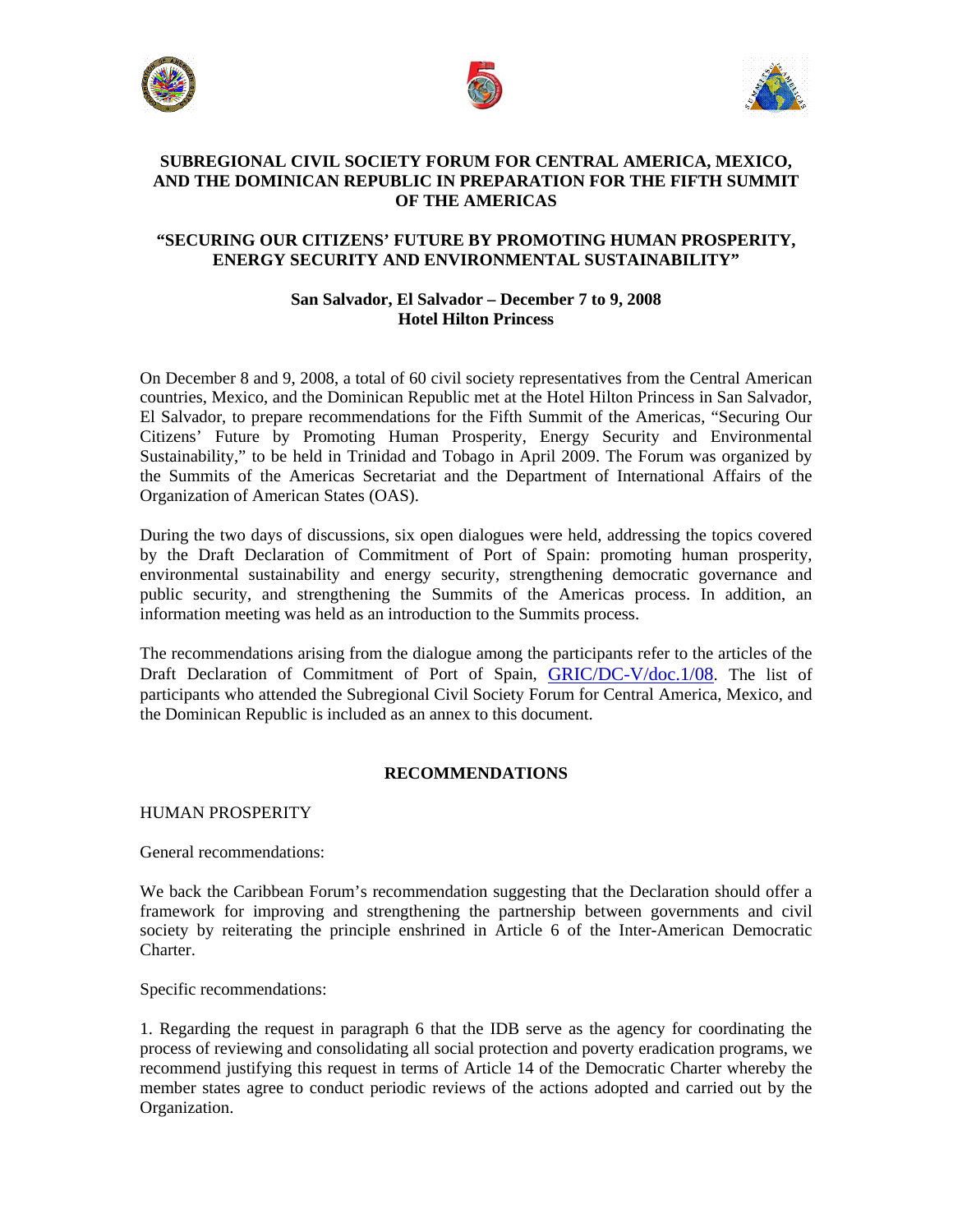In addition, organized civil society bodies should be taken into consideration in the review and consolidation of all social protection and poverty eradication programs.

2. Include in paragraph 4: "Our governments commit to promote universally accepted moral and ethic values to ensure harmony in social, economic, cultural, and political relations between nations."

3. In paragraph 7, referring to promoting the development of the private sector, we recommend considering the inclusion of organizations of the social economy and cooperatives, in light of the significant contributions they make to the economy and to the creation of decent work, and particularly as players who help significantly in mitigating poverty. We recommend the following language: "We will also continue to promote the development of the private sector, those organizations that make up the social economy, and cooperatives, diversifying economic activity and competitiveness."

4. Faced with the sharp increase in unemployment among experienced workers and a majority who are highly trained caused by the ongoing financial crisis, which is causing accelerated increases in all of our countries' unemployment rates, it is urgent that within the context of the Inter-American Conference of Ministers of Labor of the OAS, in conjunction with trade unions and employers' organizations and with the support of the ILO, as noted in paragraph 8, this topic be included on the agenda and immediate solutions be proposed to tackle this crisis and provide immediate remedies. If measures are not adopted promptly, we could see the beginning of a period of national chaos, with rising poverty rates.

5. We suggest reviewing the wording of paragraphs 10 and 16, to include and address the topic of gender, making a distinction between boys and girls. In addition, the reference to "women" should be removed from this commitment, since they are only mentioned at the start of the text and the article focuses more on protecting the rights of children. The commitment to protecting women would be better dealt with in a separate paragraph, thereby providing greater support to that marginalized social sector.

6. We urge recognition of the contributions made to economic growth, job creation, and poverty reduction by organizations of the social economy and cooperatives; SMEs should not be identified as the only companies that contribute in those areas, as paragraph 11 states. In addition, include the social sector along with private sector for receiving expansion and development promotion and for benefiting from loans. We suggest the following wording: "Micro, small and medium-sized enterprises, organizations of the economy social, and cooperatives are vital for economic growth, job creation, and poverty reduction. We call on the World Bank Group, the IDB Group, and other regional banks to step up their efforts to activate the development and expansion of the private sector and the social sector, so that by 2012 the loans furnished to micro, small and medium-sized enterprises and other productive units are doubled, and the number of companies with access to credit is tripled."

7. Paragraph 11 also says that loans for productive companies will be promoted, but this measure could be constrained by the financial crisis; we consequently recommend specifying a direct commitment by the Heads of State and Government to contribute 1% of GDP to strengthen development and to create prosperity and wealth, primarily among social-sector organizations, as a safe investment that will help mitigate economic and social problems.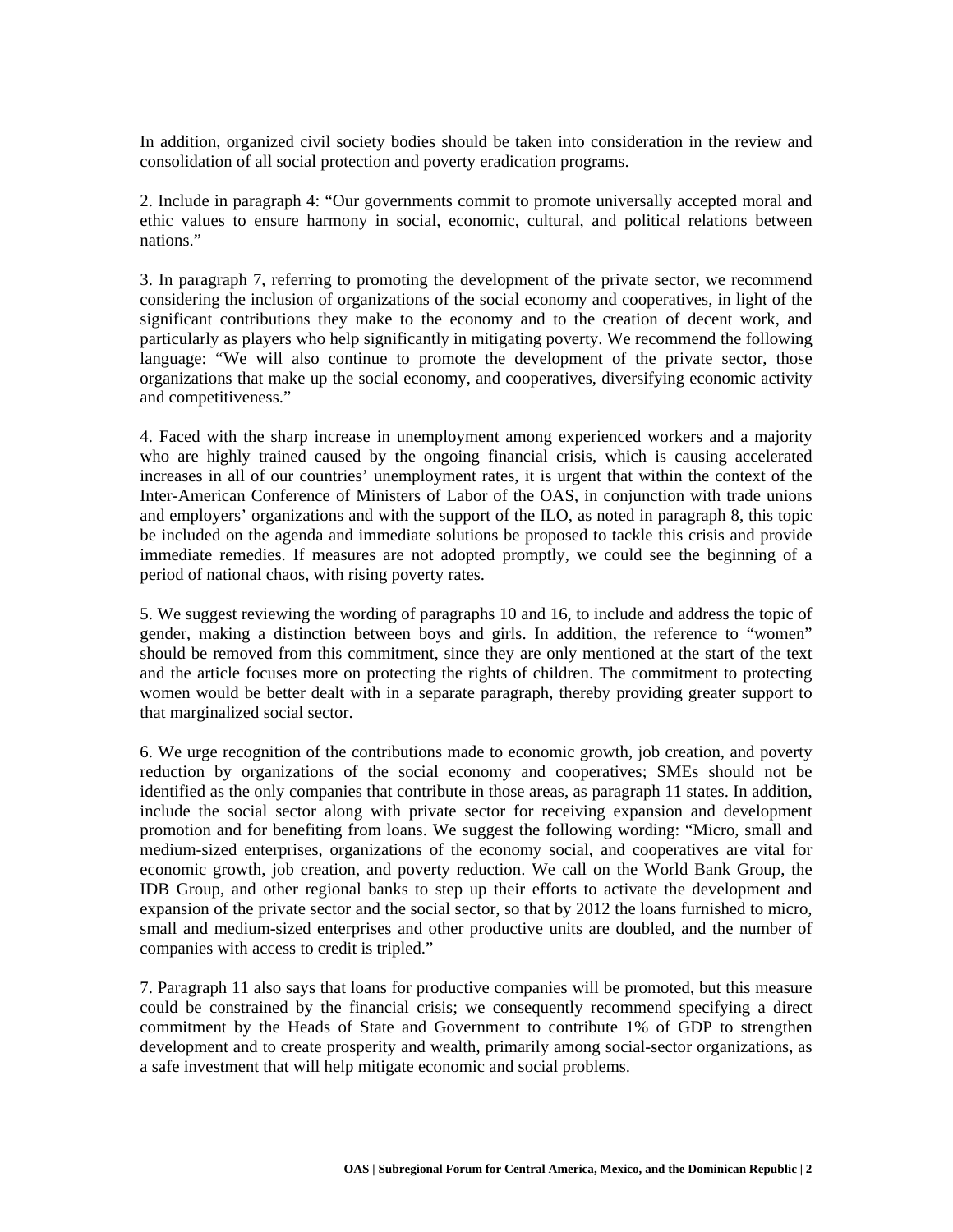8. In paragraph 12, we propose saying that we will work to facilitate the process of creating new companies, accelerating the timeframe needed for them to begin operations.

9. Paragraphs 14 and 15 should consider that given the recession that is gradually emerging in all our countries, there should be a commitment that any capital injections made give priority to organizations that produce foodstuffs, to help ensure food security.

10. Regarding access to education, mention should be made of including people with disabilities in order to ensure comprehensive inclusion, specifically in paragraph 24.

11. Consider including this new paragraph, since it is not covered by those already dealt with: ¨Strengthen inter-American cooperation with the support of civil society to increase programs and mechanisms to ensure the promotion of an education system with equality and without discrimination, that serves to prevent all forms of violence – such as harassment and sexual abuse – at places of learning, guaranteeing efforts to ensure safe environments for education where children and adolescents can remain until their education is complete, shown in increases in the annual budgets of the governments."

12. Regarding increases in enrollment rates, efforts to keep pupils active during all the years of their education should also be included; this should be placed in paragraph 25.

13. In paragraph 26 we recommend replacing the term "disabled people" with "people with disabilities"; this recommendation should also be incorporated into all the other paragraphs that use the former terminology. Thus: "Our governments agree to create and educational and training programs for people with disabilities, and to begin this process by training the trainers who will pursue that undertaking."

14. We back the proposal made the Caribbean Subregional Forum for the member states to speak of creating opportunities for decent and productive work in the formal sector, including the use of technology transfers and foreign direct investment to support the creation of decent and productive jobs. This plan must specifically address the workplace stigmatization and discrimination of people living with HIV/AIDS or with any other kind of disability, sexual identity, gender orientation, sexual preference, or gender expression; it must also consider adopting capacity-building programs to create alternative job opportunities for persons with disabilities.

15. Terminology covering lesbian, gay, bisexual, transgender, transsexual or intersex people (LGBTTI) should be specifically included and addressed in discussions about reforms to constitutional rights, human rights, legislation and discrimination, because this is a topic of interest in all the countries of the Americas.

16. Regarding food security, two issues should be stressed. One: the need to ensure protection for the autochthonous products of each region and to support their production. And two: the adoption of measures so that land fit for agriculture and animal husbandry is used exclusively for those activities, thus ensuring the population's food supply, and so that they are not used for construction projects; of course, it must be noted that there are areas that should be protected out of environmental considerations.

# ENERGY SECURITY

General recommendations: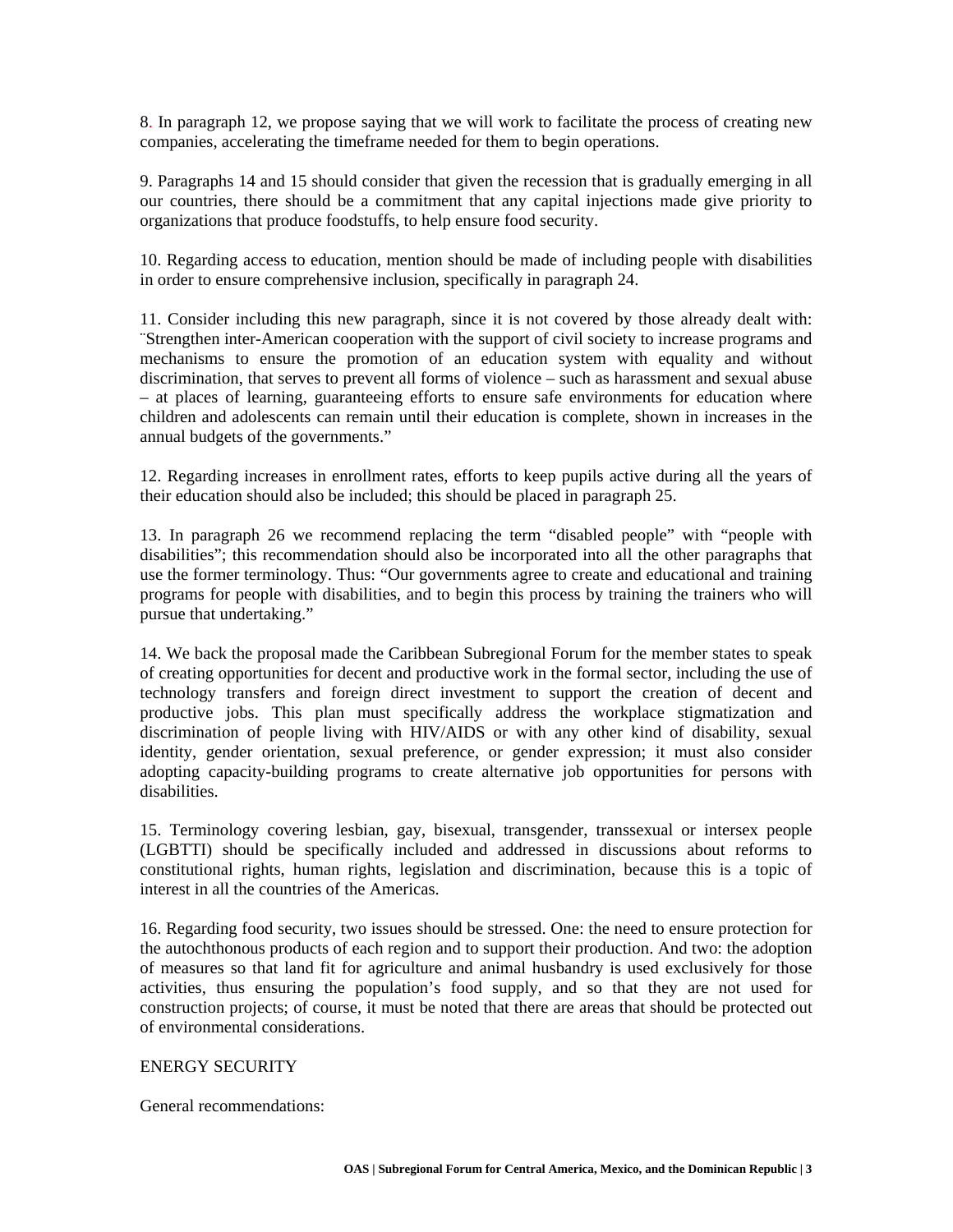1. Review the operations of the regional energy participation mechanisms that already exist: for example, the Central American Council for Sustainable Development, or the National Councils for Sustainable Development.

2. Establish government commitments toward permanent campaigns for educating society and raising awareness about the importance of saving energy and energy efficiency, in line with paragraph 36.

3. Create or strengthen regulatory frameworks for further promoting the use of renewable energy and energy efficiency in light of the consumption of nonrenewable resources (already included in paragraph 32).

4. Establish government commitments toward guaranteeing universal access to electricity, regardless of the users' geographical location or socioeconomic status.

5. Promote methodological instruments for intersectoral and intercultural dialogue to provide an arena for discussions for formulating policy measures.

6. Special attention to the production of agrifuels, on account of the risk of their competing with food production, which could have an impact on food security, in line with the particular situation of each country.

7. The commitment adopted by the governments must be of relevance over time and over generations.

Specific recommendations:

1. Paragraph 31: Where it says "in our transport systems and industrial sectors," expand the scope to cover "our transport systems and industrial, commercial, and residential sectors, in order to promote more sustainable patterns of consumption."

2. Paragraph 32: Clarify the reference to "third parties."

3. Paragraph 33: Add: "and the small- and large-scale use of onshore and offshore wind turbines." At the end of the same paragraph, add: "and other new energy technologies, including such autochthonous technologies as rope pumps, forges, and water bags."

4. Paragraph 34: Change "distribution grids" to "interconnected and isolated networks for electricity distribution. We will cooperate..."

5. Paragraph 35: Change the text that reads "We commit to the promotion of clean energy" to: "We commit to promote the generation of clean energy and its efficient use, through support for research and development, the transfer of environmentally sound technologies..."

6. Paragraph 36: Change the start of the phrase to: "We will carry out permanent public awareness campaigns on energy and environmental issues..."

7. Paragraph 38: Change "SEPA), with the support and guidance of the IDB and the World Bank..." to: "SEPA), with the support and guidance of the CABEI, the IDB and the World Bank..."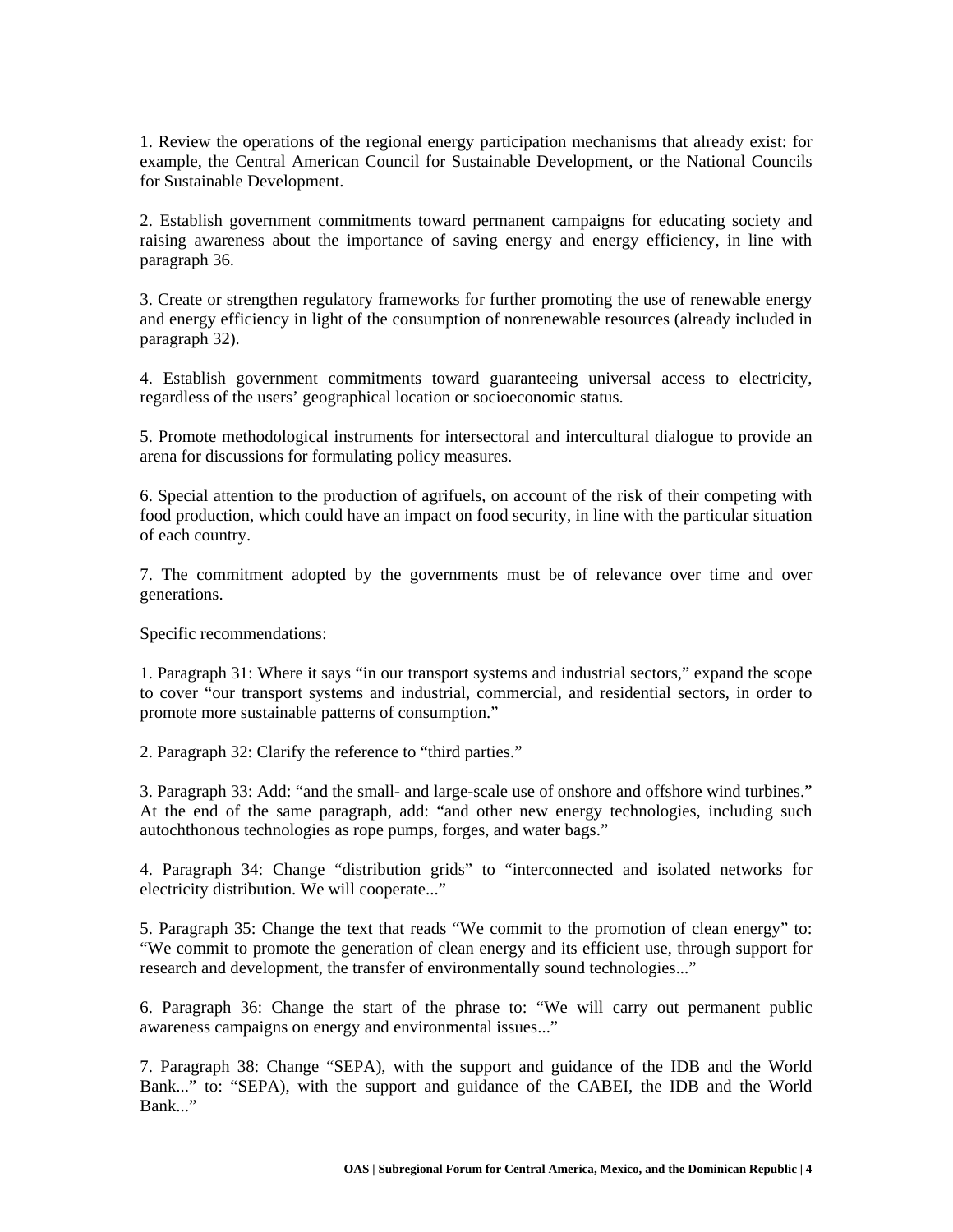8. Paragraph 38: Toward the end, change "affordable energy supplies for all, especially the poorest" to "affordable energy supplies, especially to overcome conditions of poverty among the population."

### ENVIRONMENTAL SUSTAINABILITY

General recommendations:

We recommend dealing with energy security as a separate topic. However, we suggest that in the final Declaration of Commitment it be included under the heading of environmental sustainability.

Specific recommendations:

1. Paragraph 39: Add after "World Summits on Sustainable Development in Rio in 1992…" the following: "emphasizing principle 10, which notes that environmental issues are best handled with citizen participation,..."

2. Paragraph 40: Add: "We commit to establish a plan of action to ensure the progressive reduction and stabilization of concentrations of greenhouse gases in the atmosphere to a level that will not incur a risk..."

3. Paragraph 41: We suggest starting the paragraph as follows: "Establish a risk reduction policy to prevent disasters and personal vulnerability by incorporating the risk variable into the feasibility studies of all the programs and projects carried out in our countries. Similarly, we will strengthen our mechanisms…"

4. Paragraph 43: We suggest: "We will introduce planning and zoning measures, ... vulnerable areas, and we will facilitate…."

5. Paragraph 45: Include the signature and ratification of the Kyoto Protocol.

6. Paragraph 46. End the paragraph at "… a renewed IAPSD."

# STRENGTHENING DEMOCRATIC GOVERNANCE

Considering Democratic Governance, we suggest that two significant aspects must be kept in mind: the close relationship between democracy and equity, as indivisible elements supporting good governance; and the need to develop and undertake actions in order to achieve participatory democracy with equality in all sectors, as complementary to representative democracy. From these principles, it is possible to derive concrete proposals oriented to the establishment of civil society participation, without discrimination or exclusion, in public policy making.

Specific recommendations:

1. Paragraph 51: Add: "We commit to guarantee and promote organizations' right of association, operation, and freedom to develop effective mechanisms for citizen participation."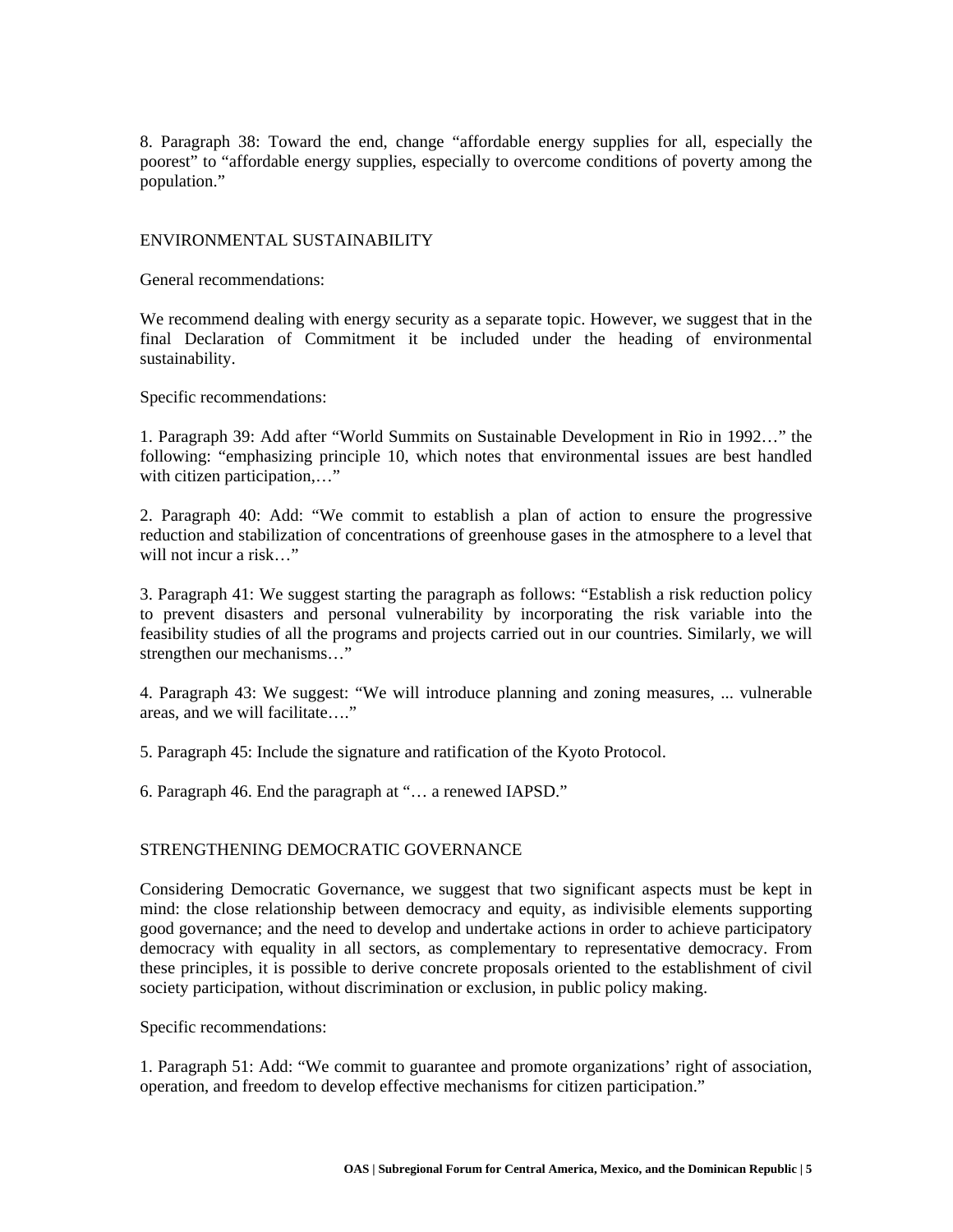2. Paragraph 52: Add: "We will promote effective mechanisms for access to information and citizen oversight."

3. Paragraph 53: Add: "and respect for the recommendations and decisions of the Inter-American Commission on Human Rights and the Inter-American Court of Human Rights. We, the Heads of State and Government of the Hemisphere, reaffirm our commitment to the defense and promotion of human rights, regardless of origin, economic or social status, sexual or gender identity, preference, or orientation, HIV status, disabilities, party political ideology, or culture, together with the independence and consolidation of the inter-American human rights system."

4. Paragraph 54: Add: "The Social Charter of the Americas and its Plan of Action will provide our citizens with greater opportunities to enjoy sustainable development with equality and justice; we therefore commit to negotiate and adopt the documents before the start of 2009."

5. Paragraph 56: Add: "We commit to continue incorporating gender awareness in our public policies, for young people of both sexes and for women, together with awareness of cultural and sexual diversity, and to strengthen our institutional mechanisms for the advancement of minority groups, and we will promote the full and equal participation of women in our countries' public lives."

6. Paragraph 57: Add: "Dialogue among political parties and the citizens will foster a greater understanding of the civil and political rights and duties of citizens, leading to effectiveness in social and political projects, to the benefit of their communities."

7. We recognize that the OAS, as a multilateral agency, can conduct permanent observations of the member countries' elections, in order to consolidate electoral processes and instill confidence in them; we instruct the OAS to agree on, in concert with the States and civil society, a mechanism for dialogue and thereby strengthen electoral agencies, ensuring mechanisms for transparency and accountability, through national and international observation organizations, in accordance with the Covenant on Civil and Political Rights as ratified by the States."

#### MULTIDIMENSIONAL SECURITY

General recommendations:

1. Violence and gender awareness should be a crosscutting theme in the Declaration.

2. The proposals set forth in the Declaration and to which the States commit must be measurable, feasible, and specific.

3. The OAS should include gender as a crosscutting element in its documents, language, and policies.

4. We recommend that the States strengthen the inter-American human rights system and intervene to ensure gender awareness is incorporated into its actions.

Specific recommendations:

1. Contributions to the language of articles 48 to 50: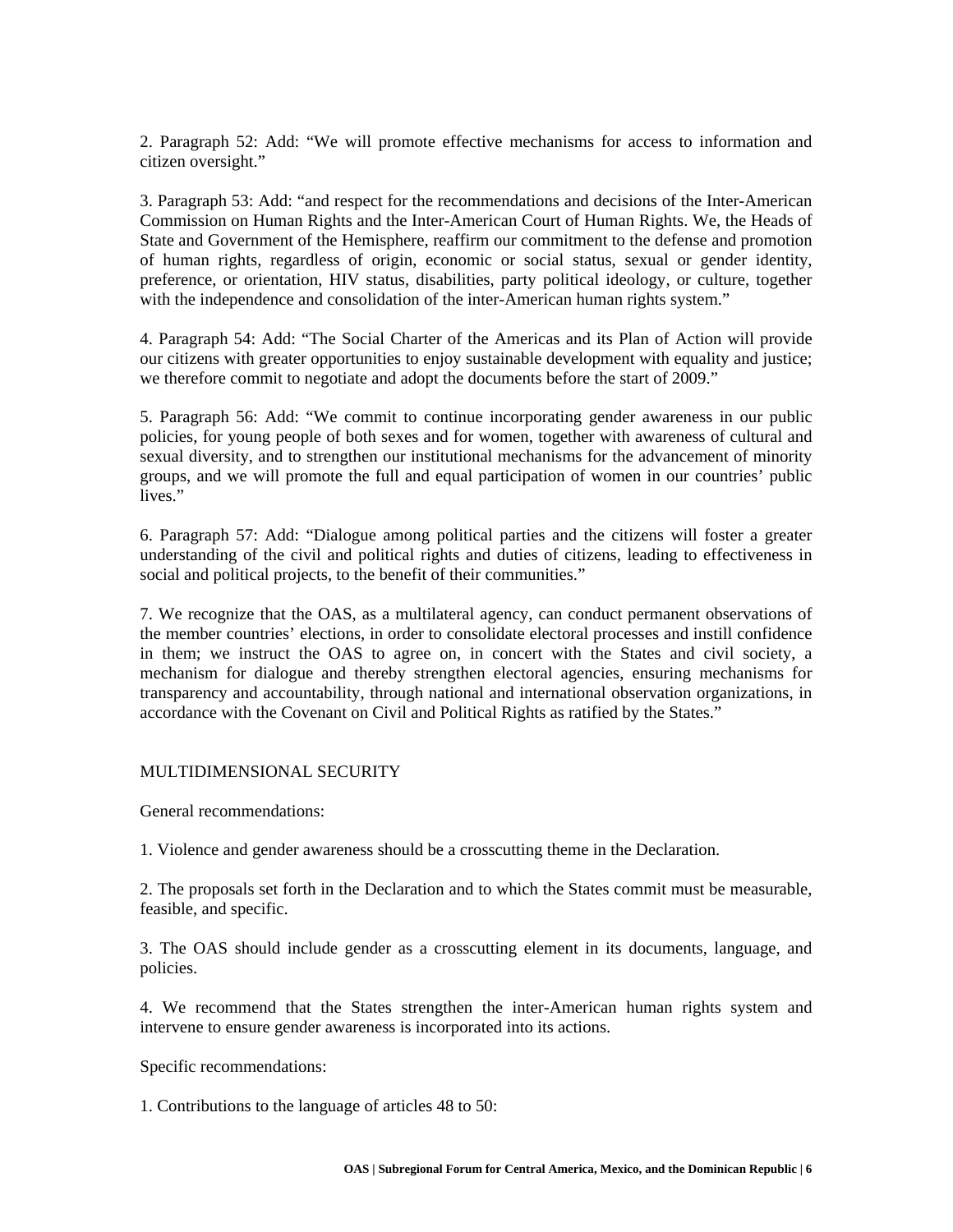a. In discussing this topic, the participants urged the governments to consider the forms of violence covered by the Declaration. They must be in line with the multidimensional approach to violence. In that regard, we recommend incorporating the following additions in paragraph 48:

"We are determined to persevere in our efforts to prevent and combat terrorism and organized crime, stigmatization, discrimination, organ trafficking, and trafficking in human lives for sexual purposes and other forms of exploitation, which has become the new slavery of the 21st century. We agree to prevent the phenomenon, to protect the victims, and to pursue the perpetrators and consumers, in accordance with international law, including human rights, refugee and international humanitarian law."

b. We recommend expanding paragraph 49 as follows: "We will deny any resources to terrorists and criminals, through action or omission, and we will combine our efforts to identify, track, seize or freeze assets associated with terrorism, organized crime, and extortion, in accordance with national legislation and consistent with international law."

c. In paragraph 50, we urge the governments to include civil society as another player that should participate in the meeting of high-level experts and authorities to develop a common approach.

d. Again in paragraph 50, we propose including other interest groups besides young people whose rights are undermined in different ways by insecurity and multidimensional violence: for instance, children, women, and people with disabilities.

e. The regional strategy referred to in paragraph 50 should explicitly include the identification of an agency or group to define follow-up guidelines to guarantee its effectiveness.

Specific recommendations in the "Public Security" section

1. The public security section must make it clear that the lack of opportunities for human development among the region's populations, particularly its young people, leads to a high level of risk of their involvement in criminal activities.

2. We recommend including, as an obligatory measure, a commitment to eradicate the exploitation of female images, which is another manifestation of violence.

3. The Declaration must include and acknowledge the participation of other local players in actions to address and prevent different forms of violence, such as community leaders, women's organizations, faith-based organizations, youth associations, etc. In addition, there should be an explicit commitment to allocate resources to prevention programs in line with their cost-benefit ratios and their consequences.

4. From the civil society perspective, it is essential to create mechanisms for assessing compliance with the international agreements, covenants, and conventions that serve to guarantee that the human rights of different groups and social sectors are upheld. (Convention of Belém do Pará, CEDAW, Inter-American Convention on Discrimination against Persons with Disabilities, etc.)

5. We recommend that in addressing the topic of multidimensional security, the governments emphasize education, culture, and families and family environments in preventing violence and punishing crime.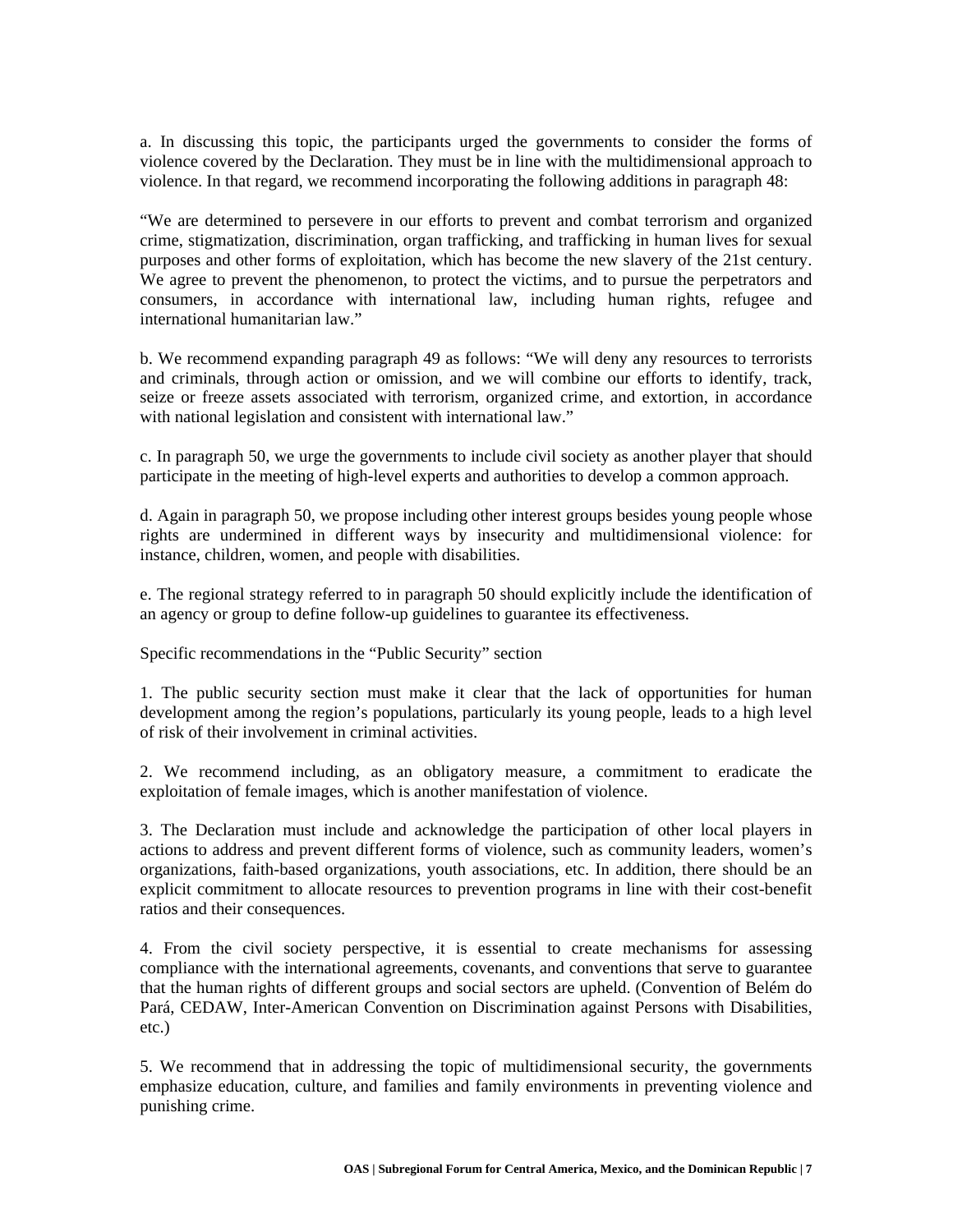6. It is essential that in the Declaration of this Fifth Summit, the governments agree to strengthen the administration of security and justice, thereby strengthening democratic institutions. In addition, there must be an explicit commitment toward protecting the victims of different forms of discrimination and violence, and to allocating resources for reparations, redress of damages, defense, and security.

7. Guaranteeing multidimensional security must encourage the governments to commit, in this Declaration, to the development of mechanisms and procedures for the follow-up, monitoring, assessment, and social auditing of the different programs and institutions responsible for security and justice in the hemisphere.

Specific recommendations on the "Strengthening Democratic Governance" section:

1. At the end of paragraph 53, we recommend including: "including gender awareness as a crosscutting axis."

2. Begin paragraph 56 with: "We commit to continue to promote crosscutting gender-aware policies."

# STRENGTHENING THE SUMMIT OF THE AMERICAS, FOLLOW-UP AND IMPLEMENTATION EFFECTIVENESS

1. Paragraph 59: Add: "the second third of 2009" after "(by the end of 2009)."

2. Paragraph 61: Add: "final third of 2009" after "(first quarter of 2010)."

3. Paragraph 62: Add: "women" after "labor, social development."

4. Paragraph 64: Add: "Recognize and consolidate the contributions of civil society in monitoring the agreements of the Summits of the Americas."

5. Paragraph 67: "Create an ad hoc civil society consultative council attached to the Summits Secretariat, based in Washington, DC, with a head and deputy head serving a one-year rotating period among the regions of North America, Southern Cone, Andean Region, Central America and the Caribbean. This ad hoc Council shall also be established at the Summit follow-offices in the countries."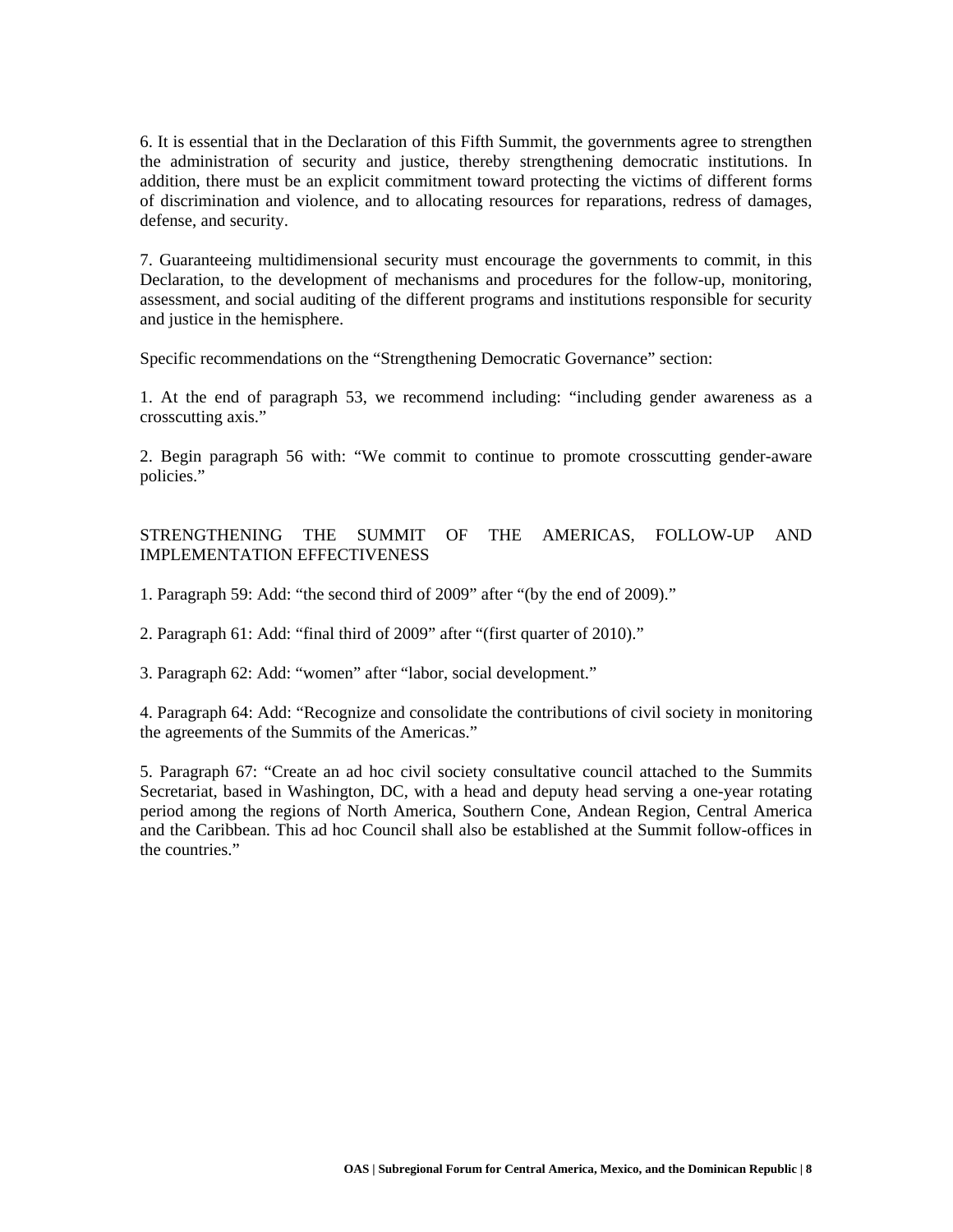# **ANNEX**

# **LIST OF PARTICIPANTS**

# **SUBREGIONAL CIVIL SOCIETY FORUM FOR CENTRAL AMERICA, MEXICO, AND THE DOMINICAN REPUBLIC IN PREPARATION FOR THE FIFTH SUMMIT OF THE AMERICAS: "SECURING OUR CITIZENS' FUTURE BY PROMOTING HUMAN PROSPERITY, ENERGY SECURITY AND ENVIRONMENTAL SUSTAINABILITY"**

San Salvador, El Salvador December 7 – 9, 2008

#### CIVIL SOCIETY ORGANIZATIONS

# COSTA RICA

Alianza Cooperativa Internacional para las Américas Jenifer Soto

BUN-CA Kathya Fajardo

Fundación del Servicio Exterior para la Paz y la Democracia (FUNPADEM) Ricardo Sol

Red Latinoamericana y del Caribe para la Democracia Oscar Alvarez Araya

#### DOMINICAN REPUBLIC

Asociación Pro-Desarrollo de la Mujer y Medio Ambiente Rosa Francia Arístides Remy

Participación Ciudadana Josefina Arvelo Tejada

Fundación Federalista Rommel Santos Díaz

EL SALVADOR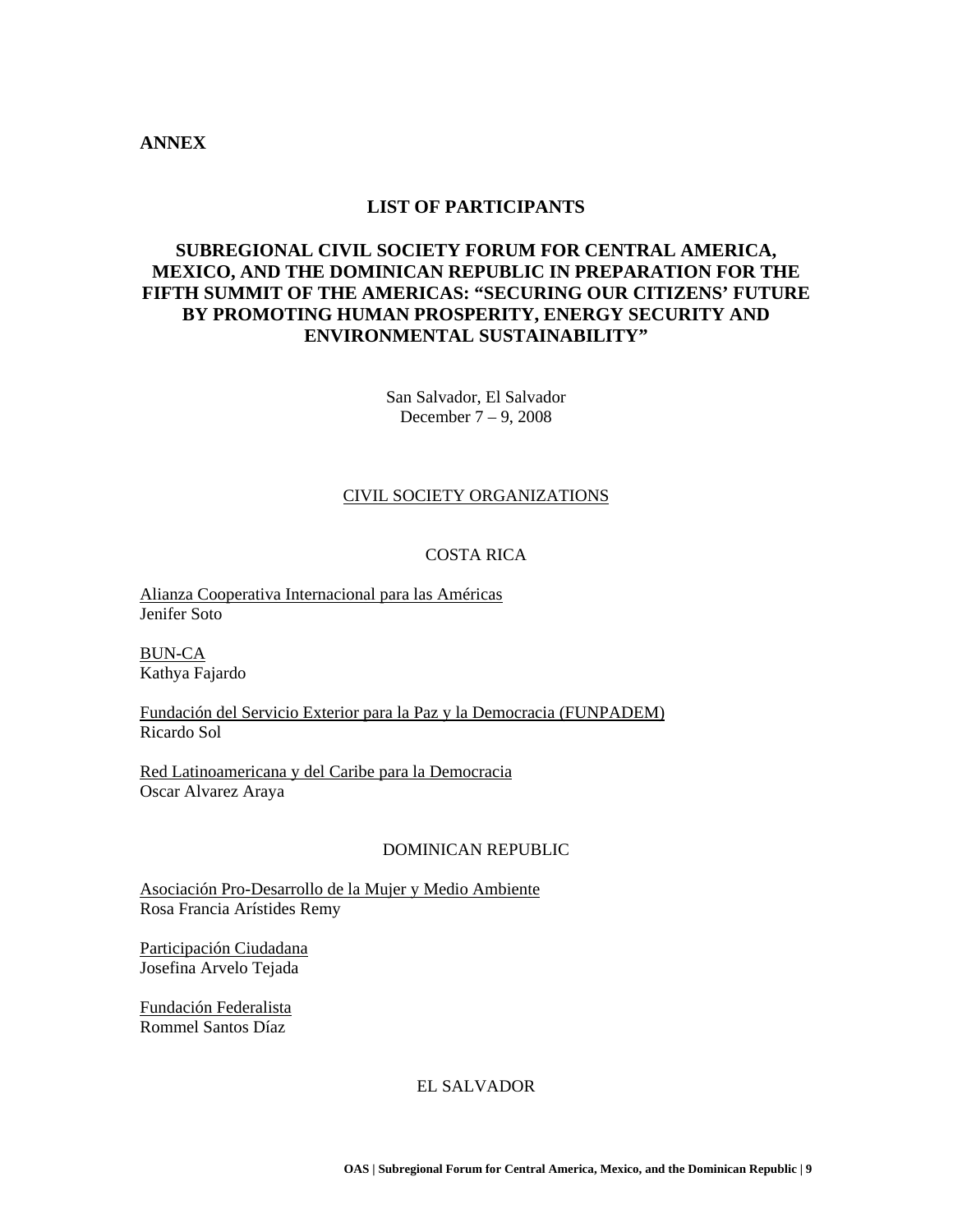Alcaldía Salcoatitan Roque Arturo Quejada

Alianza de Mesas Redondas Panamericanas Annie de Rico

Asociación Cooperativa Buen Futuro de Personas No Videntes Efraín González Serrano María Luisa Jarquín Oscar Sol Viaud Karen Antonieta Magaña

Asociación Credho Lidia Ramos Zuliyma Cerritos

Asociación Cristiana de Jóvenes – YMCA - El Salvador Elvira Margoth Portillo Rivas

Asociación Salvadoreña de Industriales (ASI) Carlos Saade Hasbun

BUN-CA (El Salvador) Ana María González de Menjivar

CARE Centroamérica en El Salvador Karen Mejía María de la Paz Yánez Xiomara Escalante Margarita Fernández Ana Silvia Aráuz

Centro Bartolomé de las Casas Nestor Urquilla

Coalición Centroamericana para la Prevención de la Violencia Juvenil Roxana Martel

Fundación Dr. Guillermo Manuel Ungo (FUNDAUNGO) Sonia Margarita Alfaro Delmy Burgos

Fundación Nacional para el Desarrollo (FUNDE) Emilia Gallegos Raúl Torres López

Fundación Promotora de Productores y Empresarios Salvadoreños (PROESA) Sonia Aguiñada Carranza Sandra Rodas Castillo

Geólogos del Mundo Centroamérica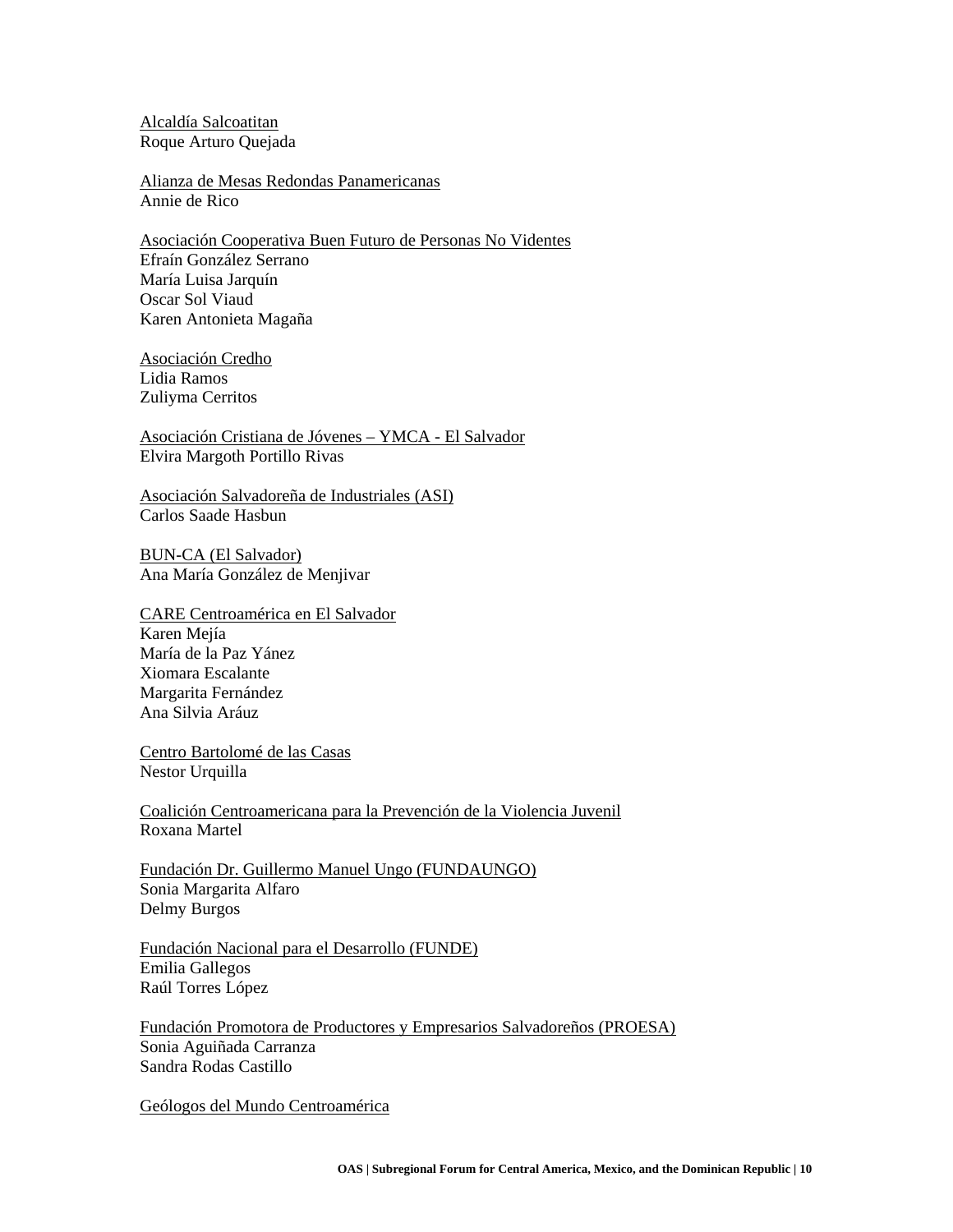### Paola Parada

Microregión Norte de Cabañas y San Miguel René Franklin Lozano Rodríguez

Plan Internacional Verónica Villalta

Universidad Centroamericana José Simeón Cañas UCA César Villalta Quijano

Universidad de El Salvador Ana Jackeline Cerón García Juan Coronado Hernández

Unaffiliated Participants Ana Raquel Cruz Maritza Melara

### GUATEMALA

Acción Ciudadana Manfredo Roberto Marroquín

Asociación para el Desarrollo Integral de Centroamérica (ADICA) Fernando Andrade Díaz Durán

Foro de Partidos Políticos Paula de Castellanos

Fundación Solar Mario Hernández

#### HONDURAS

Asociación para una Vida Mejor de Personas Infectadas/Afectadas por el VIH-SIDA en Honduras Sandra Antonia Zambrano Munguía

Enlace de Mujeres Negras de Honduras Bertha Arzú

Foro Permanente de Organizaciones de la Sociedad Civil Julio César Cabrera

# **MEXICO**

Coalición Regional contra el Tráfico de Mujeres y Niñas en América Latina y el Caribe, A. C. Teresa C. Ulloa Ziáurriz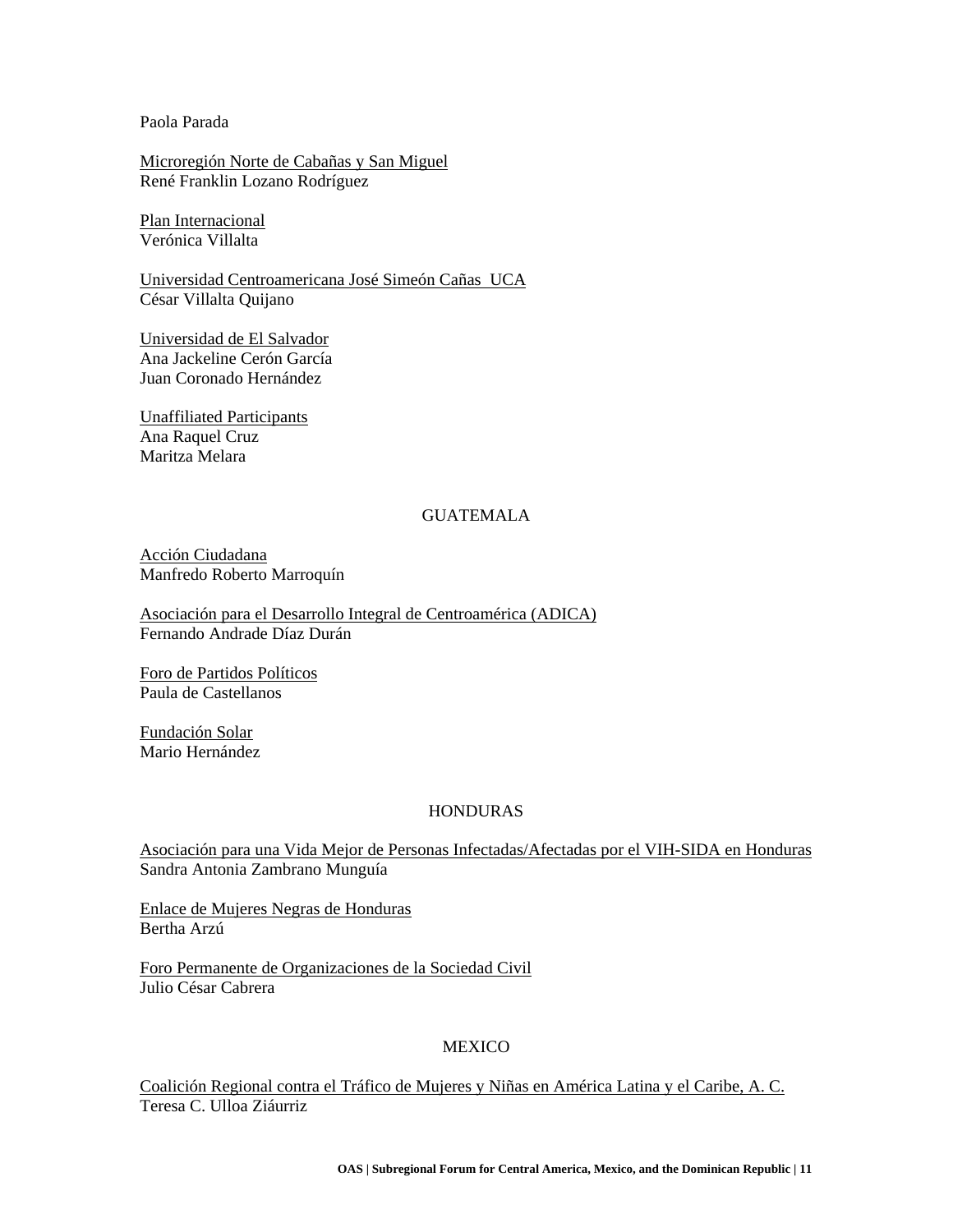Servicio de Promoción Integral Comunitario Juvenil, A. C. Valentín Alejandro Torres López

Centro de Estudios Fronterizos y de Promoción de los Derechos Humanos A.C María de los Ángeles Caballero Gallegos

### NICARAGUA

Alianza de Mesas Redondas Panamericanas María Elena Caldera de Arana Carmen Mayorga de Corrales

Asociación de Promotores y Defensoría de los Derechos Indígenas de Nicaragua (APRODIN) Julio César Collado Vanegas

Instituto Nicaragüense de Estudios Humanísticos (INEH) Chester Alberto Guevara Urbina

Red de Mujeres Afrolatinoamericanas, Afrocaribeñas y de la Diáspora Dorotea Wilson

Redtrans Silvia Martínez

#### PANAMA

Fundación Nacional de Personas con Discapacidad (FENAPEDI) Ana Fisher

Fundación para el Desarrollo Sostenible de Panamá (FUNDESPA) Israel Alberto Barrera Gutiérrez

Fundación Privada en Pro del Desarrollo Económica y Social (PRODES) Inola Mapp

# UNITED SATES OF AMERICA

Partners of the Americas Betty Galvez de Reyes

Red Latinoamericana y del Caribe para la Democracia / Consorcio Desarrollo y Justicia Carlos Ponce

#### **MEMBER STATES**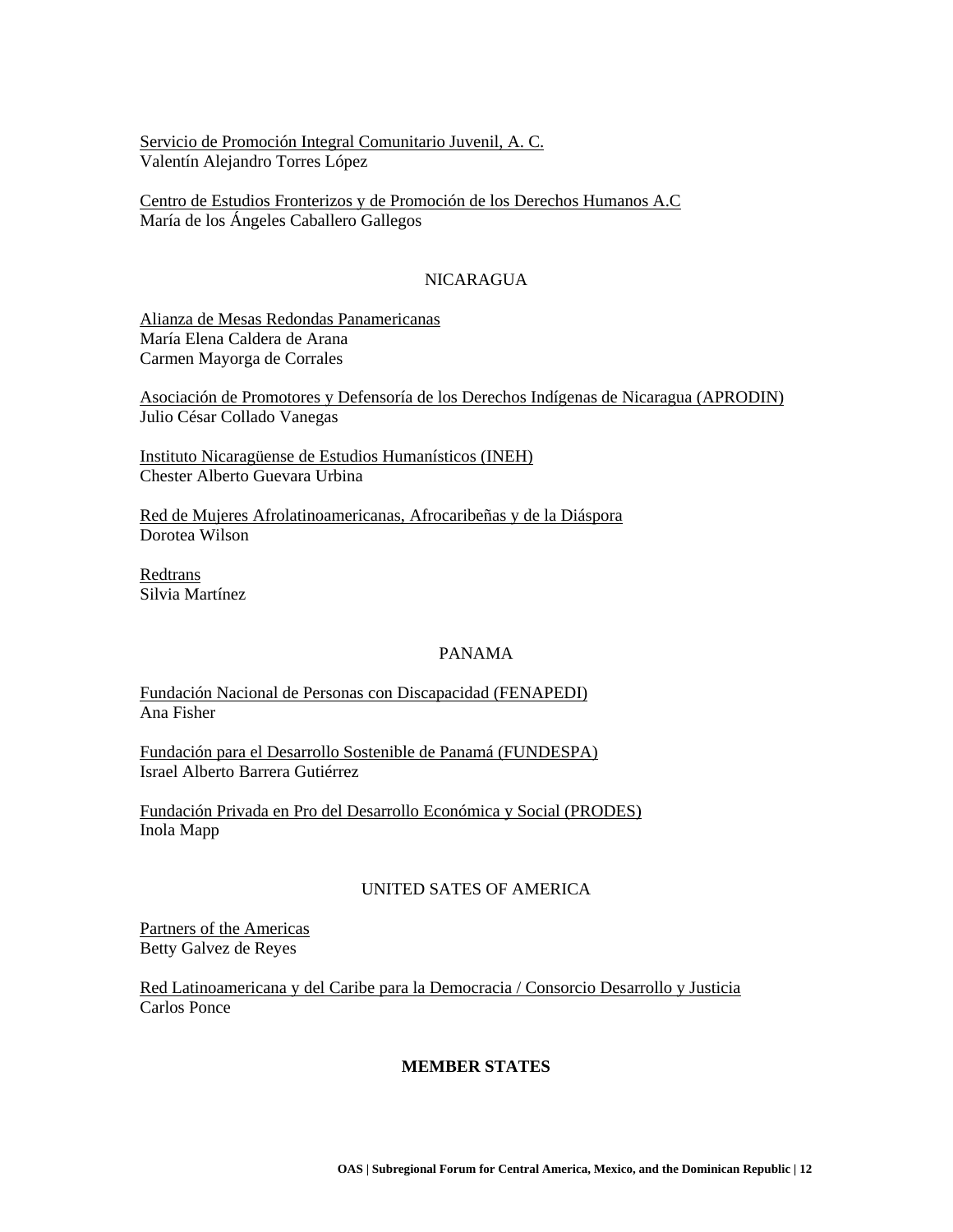#### CANADA

Ministry of Foreign Affairs and International Trade Paul Williams

Canadian International Development Agency (CIDA) Gaëtane Sutton

### EL SALVADOR

Ministry of External Relations Mauricio Vargas

#### **MEXICO**

Embassy of Mexico in El Salvador Vladimir Vázquez Hernández

### TRINIDAD AND TOBAGO

# NATIONAL SECRETARIAT FOR THE FIFTH SUMMIT OF THE AMERICAS, GOVERNMENT OF TRINIDAD AND TOBAGO

Ambassador Luis Alberto Rodríguez National Coordinator and Special Envoy for the Americas

Maxine Harris Advisor

# UNITED SATES OF AMERICA

Embassy of the United States in El Salvador Edgar Ernesto Escalante

Permanent Mission of the United States to the OAS Thomas Pierce

#### **MEMBERS OF THE JOINT SUMMIT WORKING GROUP (JSGW)**

### ORGANIZATION OF AMERICAN STATES (OAS)

David Morris Director, Summits of the Americas Secretariat Washington, DC